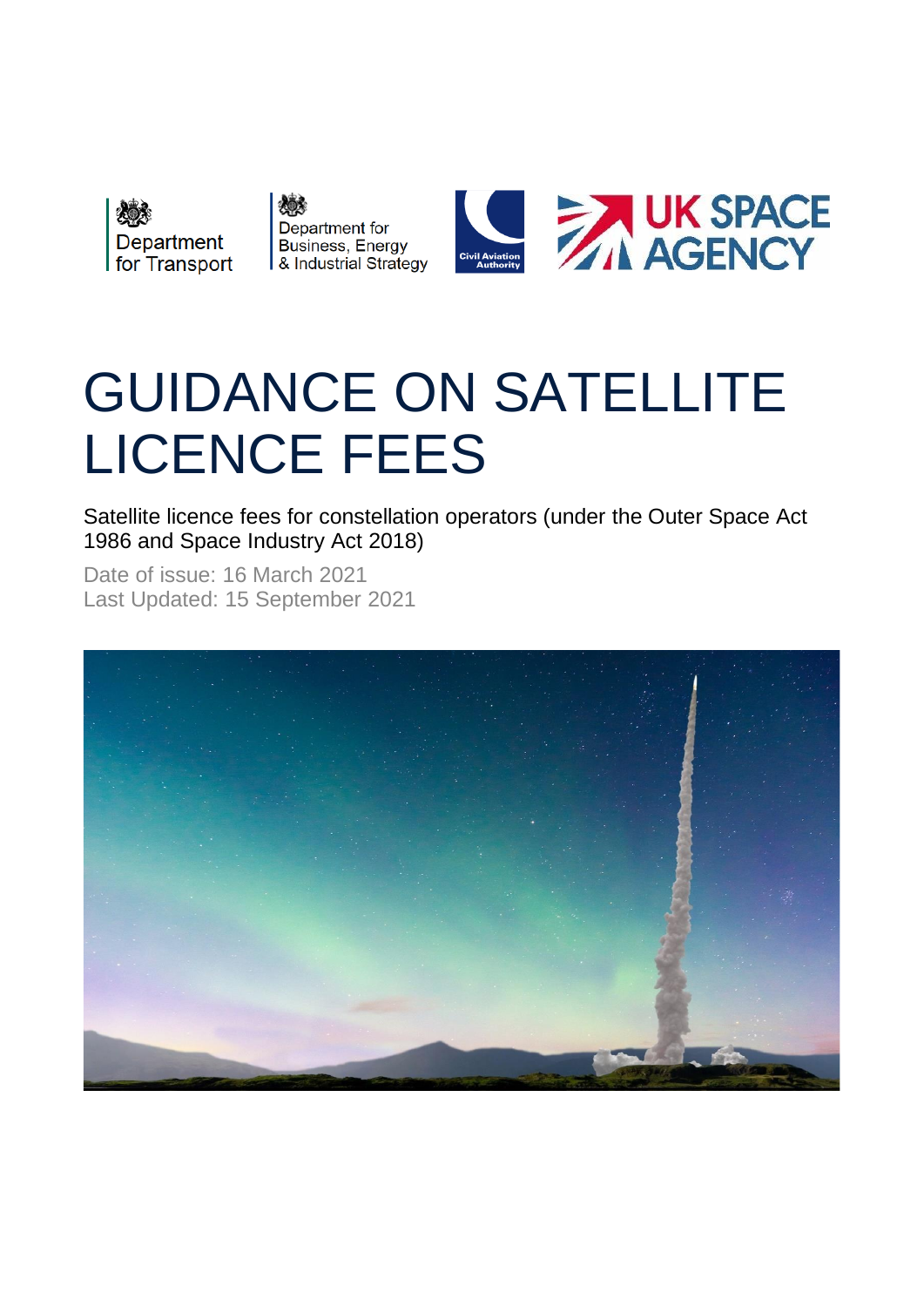

© Crown copyright 2021

This publication is licensed under the terms of the Open Government Licence v3.0 except where otherwise stated. To view this licence, visit [nationalarchives.gov.uk/doc/open-government-licence/version/3](http://nationalarchives.gov.uk/doc/open-government-licence/version/3/) or write to the Information Policy Team, The National Archives, Kew, London TW9 4DU, or email: [psi@nationalarchives.gsi.gov.uk.](mailto:psi@nationalarchives.gsi.gov.uk) 

Where we have identified any third-party copyright information you will need to obtain permission from the copyright holders concerned.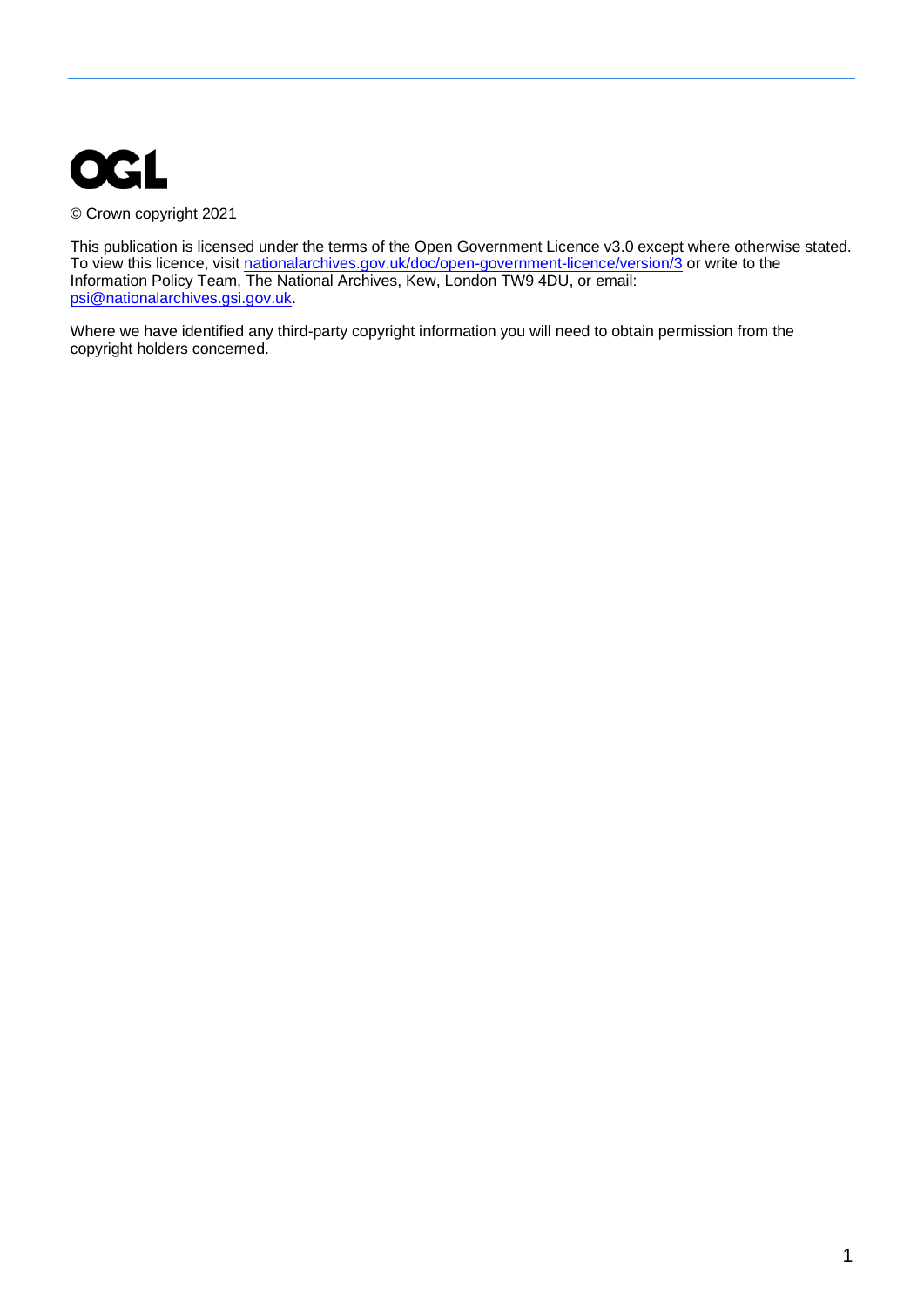## **Summary**

- 1. The UK Space Agency have reviewed and updated satellite licence fees for constellation operators under the Outer Space Act 1986 and the Space Industry Act 2018, to ensure that fees are proportional to regulatory and licensing costs, and are appropriately aligned with HM Treasury charging guidance.
- 2. The updated fees apply to satellite licensing under the Outer Space Act 1986, and under the Space Industry Act 2018, and took effect from 1 Apil 2021. The updated fees were implemented via a refund scheme (instead of via legislation) so that the scheme was in place for 2021/22. Further details on the scheme and eligibility are set out below. The scheme will be subject to an annual review.

## **Refund Scheme**

- 3. Satellite operators will continue to apply for single satellite licences at a fixed fee of £6,500 per licence. Where repeat licensing occurs, a set of refund bands have been designed to ensure that reduced licensing costs are reflected in fees, via an annual refund to operators. This will be based on total licence applications submitted over an initial 12-month rolling period. This period commences after an operator's first licence application has been submitted, and this will set an operator's refund band for future periods. Once this initial 12-month rolling has completed, all licensing activity within this period and the financial year will be considered within the scheme.
- 4. Refund decisions will be taken on 31 March of each year, with refunds issued shortly afterwards (in April). The refund will be issued by:
	- the UK Space Agency for licences issued wholly under the Outer Space Act 1986 (and those issued jointly under the Outer Space Act 1986 and Space Industry Act 2018<sup>1</sup> ).
	- the Civil Aviation Authority for licences issued wholly under the Space Industry Act 2018.

| Number of licence<br>applications<br>submitted | <b>Current fee (per</b><br>licence) | <b>Proposed</b><br>constellation<br>fee (per licence) | <b>Refund</b> (per<br>licence) |
|------------------------------------------------|-------------------------------------|-------------------------------------------------------|--------------------------------|
| 201+ licences                                  | £6,500                              | £5,400                                                | £1,100                         |
| 151-200 licences                               | £6,500                              | £5,700                                                | £800                           |
| 100-150 licences                               | £6,500                              | £6,200                                                | £300                           |
| < 100 licences                                 | £6,500                              | £6,500                                                | £0                             |

Table 1: Refund values<sup>2</sup>

## **Eligibility**

<sup>1</sup> For example, where a UK company procures an overseas launch for a satellite which they intend to operate from the UK, a 'bundled licence' would be issued, referring to the OSA to authorise the procurement of an overseas launch by a UK national, and referring to the SIA to authorise the operation of the satellite from the UK.

 $2$  Further information on the refund values is provided in the Annex.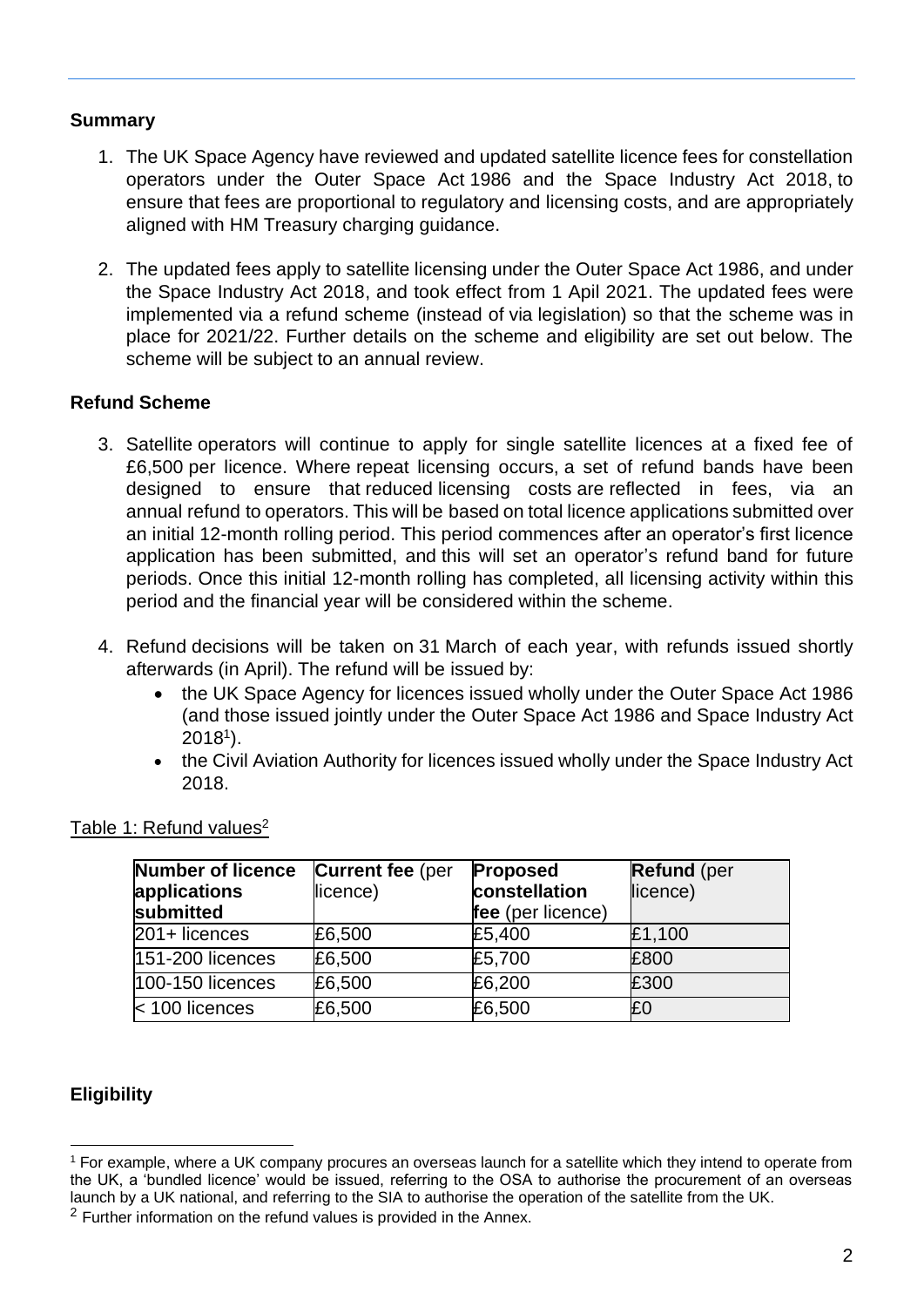- 5. The scheme is open to:
	- any satellite operator that applies for multiple licences for satellites working in unison towards a common goal; and
	- where the licences are of identical parameters (technical and mission).
- 6. Operators will not be eligible for a refund if any of the following apply:
	- There are material changes to the satellite platforms or their concept of operations. This reflects changes in either design, manufacture, or how they are used.
	- The satellites do not perform as anticipated when the licences were first issued. Licences are issued on the assumption of certain satellite performance and reliability. If systemic problems with the design, manufacture, or operations of the satellite are to be discovered, this will require greater overhead of monitoring.
- 7. Should the stated changes apply:
	- A new 12-month rolling period will start for the new satellites with identical parameters. This initial period will set the refund band for future periods.

#### **An example of the refund scheme in practice** (which assumes eligibility has been met)

- 8. An operator applies for its first licence on 1 February 2021. The initial 12-month rolling period commences, and when it ends, on 31 January 2022, the operator has applied for 200 licence applications (of identical parameters). This sets its refund band at £800 (for current and future periods). The operator would be refunded £160,000 (£800 \* 200) in April 2022. The operator applies for an additional 50 licences in March 2022, and would be further refunded £40,000 (£800 \* 50) in the same financial year (April 2022).
- 9. The operator applies for 50 licences in June 2022, to complement its existing licence applications. The refund band is £800 (established from the initial 12-month rolling period). As such, the operators would be refunded £40,000 (£800 \* 50) for these licences in April 2023.

| <b>Financial year</b> | <b>Total licence</b><br>applications submitted | <b>Total refund</b>   | <b>Decision date</b> |
|-----------------------|------------------------------------------------|-----------------------|----------------------|
| 2021/22               | 250                                            | £200,000 (£800 * 250) | 31 March 2022        |
| 2022/23               | 50                                             | £40,000 (£800 * 50)   | 31 March 2023        |

#### Table 2: Summary of an example refund scheme in practice

#### **Contact Us**

Any further enquiries on refunds issued under the Space Industry Act 2018, and those issued jointly under the Outer Space Act 1986 and the Space Industry Act 2018 should be directed to [finance@ukspaceagency.gov.uk.](mailto:finance@ukspaceagency.gov.uk) For all other enquiries, please visit the [Civil Aviation Authority.](https://www.caa.co.uk/Consumers/Space/Orbital-satellite-operators/Licence-fees-for-orbital-operators/)

#### **Personal Information**

Any personal information that you may send to us regarding the scheme will be protected under law by the General Data Protection Regulation and the Data Protection Act 2018.

**Annex – Additional information on how the refund values were calculated**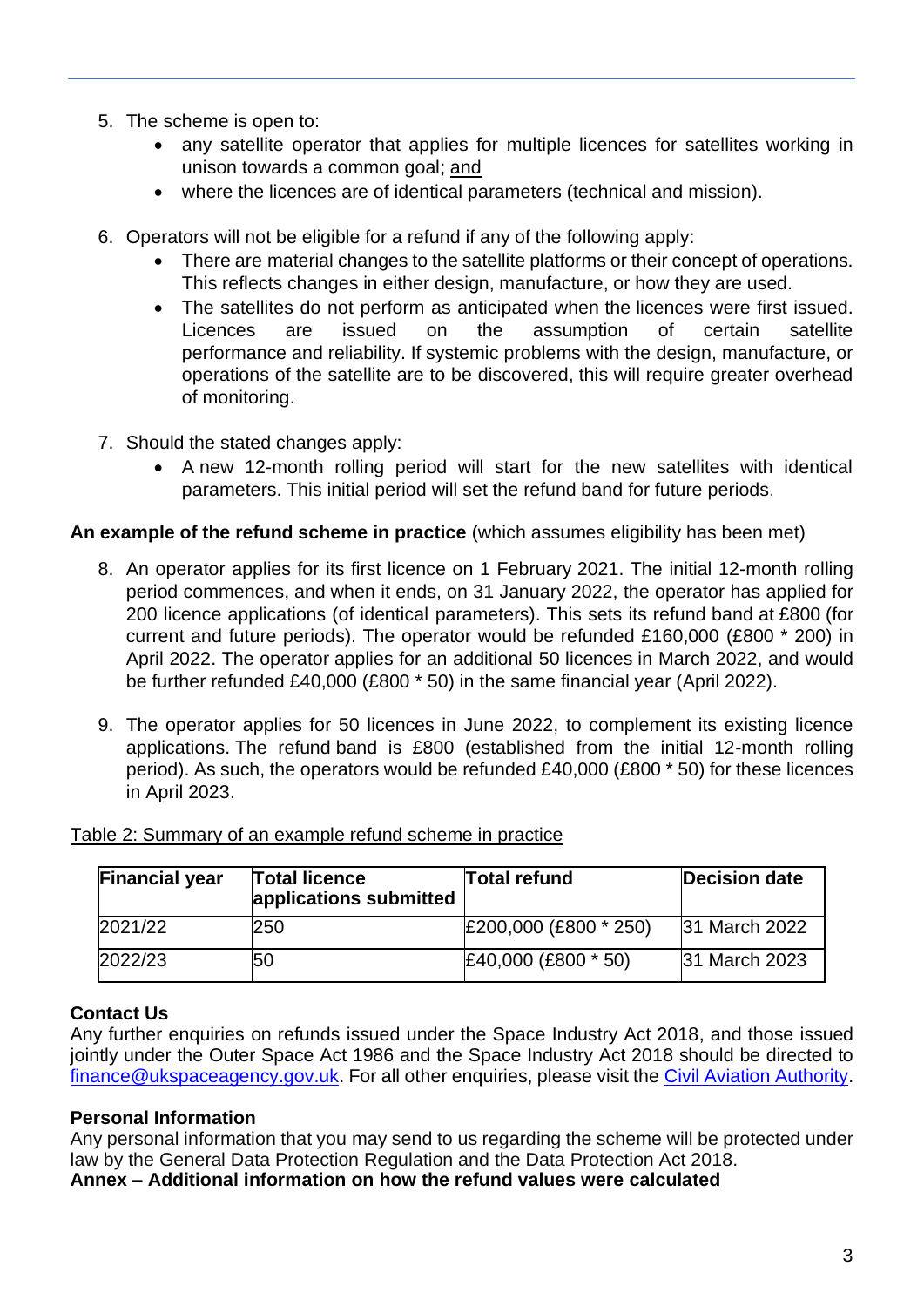- 10.The starting point was to estimate the cost of the initial licence, recognising that there is substantial work up front, which reduces for second and subsequent licences (Table A). The level of activity has been estimated with the assistance of the UK Space Agency licensing and technical team.
	- The estimated cost of the initial licence is £29,600
	- The estimated cost of the licences 2+ is £4,700
- 11.Table B summarises how the estimated licensing costs apply to the refund values.

|--|

| <b>Activity</b> | <b>Description</b>                                    | Licence 1 | Licences 2+ |
|-----------------|-------------------------------------------------------|-----------|-------------|
| Engineering     | Internal staff costs related to the technical         | £5,650    | £390        |
| staff costs     | assessment as part of licensing process.              |           |             |
| Licensing       | Internal staff costs related to overall management    | £17,120   | £780        |
| staff costs     | progression of the licence application<br>and         |           |             |
|                 | assessment prior to granting of a licence.            |           |             |
| Engineering     | Resource and staff costs to build tools, models and   | £1,470    | £1,460      |
| capability      | general capability to perform detailed technical      |           |             |
|                 | analysis (e.g. IT platforms and IT support, training, |           |             |
|                 | technical software licence costs, etc) and support    |           |             |
|                 | licensing authorisation and supervision.              |           |             |
| Legal           | Internal legal cost which supports licensing. The     | £1,920    | £50         |
|                 | average cost for licence $2+$ is much lower as the    |           |             |
|                 | legal assessment carried out for the initial licence  |           |             |
|                 | will also cover subsequent identical licences.        |           |             |
| Compliance      | Internal staff costs required to carry out monitoring | £2,010    | £1,730      |
|                 | and compliance activities for in-orbit satellites     |           |             |
|                 | following the licence being issued. Each satellite    |           |             |
|                 | will require a regular assessment which may vary      |           |             |
|                 | between monthly and annually depending on the         |           |             |
|                 | mission.                                              |           |             |
| External        | Finance and insurance assessments conducted by        | £450      | £140        |
| fees            | external suppliers as part of licensing process.      |           |             |
| Cost of         | The standard cost of capital is 3.5% (in line with    | £990      | £150        |
| capital         | HMT and CAA charging guidance).                       |           |             |
| <b>Total</b>    |                                                       | £29,600   | £4,700      |

Notes:

- Due to rounding, the numbers presented in the table may not add up precisely to the totals provided.
- Employment costs include salary, corporate operating cost overheads, National Insurance and Pension costs.

#### Table B: How licensing costs apply to refund values